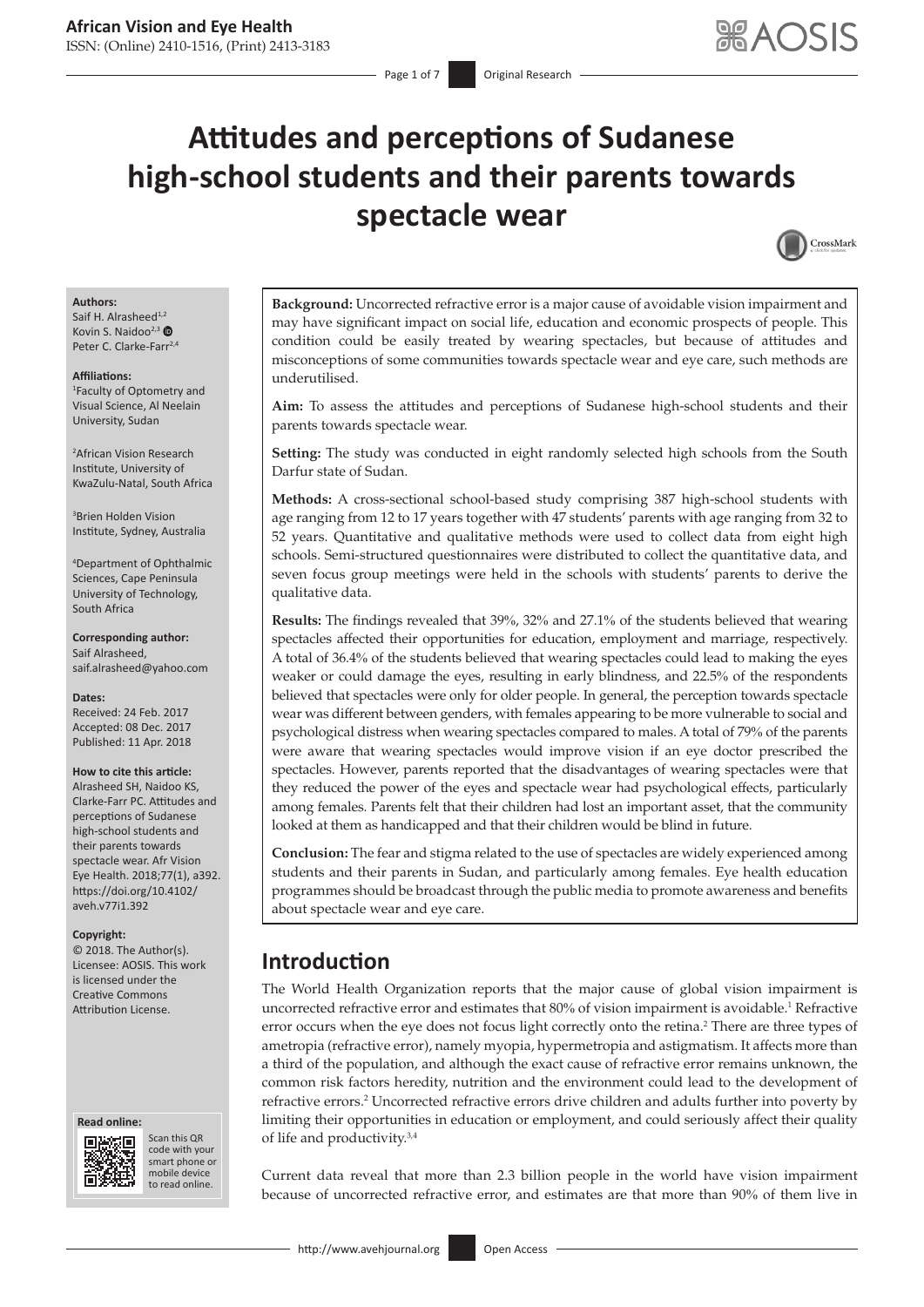rural and developing nations.<sup>5,6</sup> Recently, Holden et al.<sup>7</sup> predicted that the prevalence of myopia worldwide would be 49.8% by 2050.

It is clear that uncorrected refractive errors not only affect the social life and economic prospects of people as it is one of the major causes of vision impairment but also could have great impact on the psychological development of people.<sup>8</sup> Uncorrected refractive error is the leading cause of vision impairment among children,<sup>9</sup> that could easily be corrected by spectacles, which are the least expensive and most common optical method for correcting refractive error.10 Because of ignorance, stigmas, misconceptions and cost-related issues, this method, however, is underutilised. There have been a large number of studies on prevalence and distribution of refractive errors in school children worldwide, but there have only been a few studies conducted to understand the psychosocial impacts of and perceptions towards spectacle wear among school-aged children.8 Studies by Agarwal and Dhoble,<sup>8</sup> Castanon Holguin et al.<sup>11</sup> and Nyamai et al.<sup>12</sup> indicated that the attitudes and perceptions towards spectacles were barriers for correcting refractive error among children.

The school-based study indicated that the prevalence of myopia, hypermetropia and astigmatism among Sudanese school-aged children is 6.8%, 1.9% and 2.5%, respectively.13 Uncorrected refractive error is estimated to be the main cause of visual impairment among Sudanese school-aged children at 57%. 13 Eye health education plays an important role in reducing avoidable blindness as well as to help ensure a healthy and educated community.14 To date, no studies have been conducted to determine the attitude and perception towards spectacle use in high-school children in the South Darfur state of Sudan. This study focused specifically on young high-school children and their parents, because the attitudes and perceptions of these participants are critical to the success of interventions aimed at reducing vision impairment because of refractive error.

## **Methods**

#### **Study design**

An observational cross-sectional school-based study consisting of semi-structured questionnaires as well as focus group discussion (FGD) methodology was employed for assessing the attitudes and perceptions towards spectacle wear and eye care.

#### **Setting**

The study was conducted in both public and private high schools in the South Darfur state of Sudan. The South Darfur state is located in the far south-west of Sudan, 1096 km away from the capital city, Khartoum. It is the second most populous state in Sudan (4.45 million people).15

Inclusion criteria consisted of students aged between 12 and 17 years as well as all parents who agreed to participate in the study. Exclusion criteria consisted of students aged

younger than 12 years and older than 17 years. There were no exclusion criteria for the parents.

#### **Sample selection**

The sample size for the students was calculated by using the formula for estimating a single population proportion as follows:

$$
N = \frac{Z^2 \times (P) \times (1 - P)}{C^2}
$$
 [Eqn 1]

 $Z =$  value of the *z*-statistic at the 95% confidence level = 1.96.  $P =$  estimated proportion of the outcome of the response assumed to be 50% of the students' attitudes and perceptions about spectacle wear and eye care for maximum sample size,  $C =$  maximum acceptable sampling error  $= 4.70\%$  or 0.047 in decimal notation:

$$
\frac{(1.96)^2 \times (0.5) \times (1 - 0.5)}{(0.047)^2} = 435
$$
 [Eqn 2]

This calculation resulted in a sample size of 435 students. Considering a 10% non-participant rate (44), the final sample size of this study was determined to be 479 students. The selection process firstly identified all public and private schools within 21 districts of South Darfur from a list of schools of the entire state obtained from the Ministry of Education. Thereafter, eight schools, four for males and four for females, were randomly selected from the list of 21 districts. The sampling frame consisted of a listing of the grade level within each school with the number of children in seventh and eighth grade classrooms. Finally, 60 students were randomly selected from each school. For the sample size for the parents, seven schools were randomly selected to carry out FGD with parents of high school-aged children. A total of 47 parents participated in the focus group (29 females and 18 males).

#### **Data collection**

A semi-structured questionnaire was developed based on the literature review in order to collect quantitative data from the students.8,10,11,12 The questions sought to gain insight into the students' attitudes and perceptions towards spectacle wear and eye care. The questionnaire had 15 statements that used a three-point Likert scale to measure attitudes and perceptions of high school-aged children towards spectacle wear and eye care. Prior to implementation, the questionnaire was evaluated by a sample of optometrists, ophthalmologists and eye care managers and then pretested with a pilot study, which was carried out with 50 students outside of the main research field. Data were gathered by a self-administered questionnaire in the classroom setting supervised by the principal investigator and research assistant.

For the qualitative process, a semi-structured guideline was developed to guide the discussions. The main consideration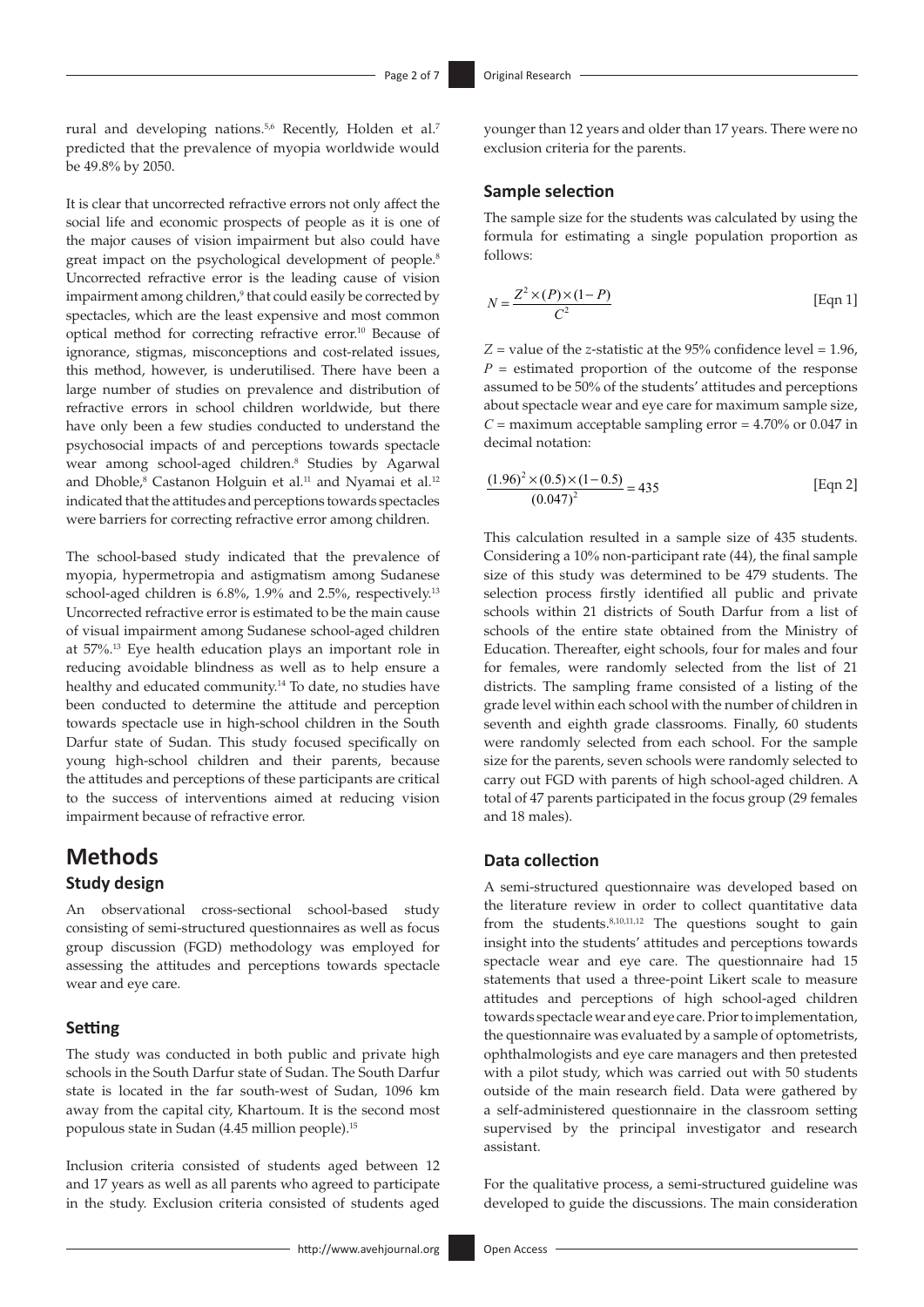for the FGDs was to assess key concepts related to attitudes and perception towards spectacle wear and eye care. Three trained data collectors used the focus group guide in order to collect the data through the discussions which were conducted in the local language (Arabic) and then transcribed into English. The FGDs were audio recorded.

#### **Data analysis**

The quantitative data were analysed using the Statistical Package for the Social Sciences (SPSS), version 22. The data were checked for data entry errors and any missing values were entered before conducting the data analysis. Descriptive statistics were used to describe the data. Analysis of variance (ANOVA) was used for statistical comparison of means, and chi-squared tests were used to determine statistical significance. The qualitative data were analysed using transcript-based analyses. The focus group audiotapes were transcribed verbatim by the principal investigator and the information was cleaned by stripping non-essential words. For all statistical determinations, the significance level was established at *p* < 0.05.

#### **Ethical considerations**

Ethical permission for conducting the study was obtained from the University of KwaZulu-Natal's Biomedical Research Ethics Committee (ref: BE247/14) and the National Research Ethics Review Committee in Sudan. Permission was also obtained from the South Darfur authorities in Sudan to undertake the research at their facilities. Informed consent was obtained from all participants included in the study, and assent was obtained from children to facilitate a better understanding of conditions for involvement in the study. The research was conducted in accordance with the Declaration of Helsinki.

## **Results**

### **Quantitative results**

#### **Study population**

A total of 479 students from eight selected schools (four male schools and four female schools) were invited to participate in the study. However, only 387 students returned completed questionnaires, giving a response rate of 81%. In addition, 47 parents consisting of 29 females and 18 males participated in the focus groups. The focus groups ranged from five to eight people. The average group size was seven people. Thus, the results of 387 students and seven focus groups with 47 parents were analysed and represented as follows.

### **Socio-demographic characteristics of participants**

The demographic characteristics of the high-school children are shown in Table 1. The sample consisted of 198 (51.2%) females and 189 (48.8%) males. The mean age and standard deviation (s.d.) of females and males was  $14.15 \pm 1.27$  (s.d.)

**TABLE 1:** Distribution of the high-school children (*N* = 387) by demographic characteristics.

| Characteristics                   | $\boldsymbol{N}$ | $\frac{0}{0}$ |
|-----------------------------------|------------------|---------------|
| Gender                            |                  |               |
| Male                              | 189              | 48.8          |
| Female                            | 198              | 51.2          |
| Age (in years) (mean 14.2 ± 1.26) |                  |               |
| 12                                | 26               | 6.7           |
| 13                                | 87               | 22.5          |
| 14                                | 141              | 36.4          |
| 15                                | 80               | 20.7          |
| 16                                | 24               | 6.2           |
| 17                                | 29               | 7.5           |
| Grades                            |                  |               |
| Seventh                           | 153              | 39.5          |
| Eighth                            | 234              | 60.5          |

and  $14.25 \pm 1.25$  (s.d.), respectively, whereas the mean age and s.d. of both was  $14.20 \pm 1.26$ . The differences between the mean ages of males and females were not significant (ANOVA  $F = 0.635$ ,  $p = 0.426$ ). The majority of respondents fell within either the 14-year age group (36.4%) or 13-year age group (22.5%), whereas the least number of participants were aged 16 (6.2%). The majority of the respondents (60.5%) were in grade 8. In terms of the parents' education levels, 62.3% school children reported their parents have primary education, 28.2% reported their parents have secondary education and only 9.6% reported their parents have higher education.

The sample of the parents comprised 29 (61.7%) females and 18 (38.3%) males. Their ages ranged from 32 to 52 years, with an average age of 42 years and the largest group of participants (23.4%) being 41–43 years.

### **Students' attitudes towards spectacle wear and eye care**

In this section, the students addressed a combination of positive and negative statements relating to their perceptions towards spectacle wear and eye care. To help in measuring their attitudes towards spectacle wear and eye care, a 3-point Likert scale was used, with options ranging from disagree to agree. This section contained 15 statements related to their attitudes and perceptions as shown in Table 2.

Overall, approximately 39% of the students felt that wearing spectacles affected their opportunities in education (females 43.0% and males 33.9%), and 40.8% of the students felt that wearing spectacles did not affect their chances in education (females 35% and males 47.1%). Thirty-two per cent of the respondents believed that wearing spectacles reduced their chance of finding employment (males 33.3% and females 30.8%), and 45.2% of them believed wearing spectacles would not affect their opportunities for employment (males 47.6% and females 42.9%). Interestingly, 27.1% of the students believed that wearing spectacles reduced their opportunities for marriage (females 29.0% and males 25.4%), whereas half of the respondents believed that wearing spectacles would not affect their chances for marriage (males 54.5% and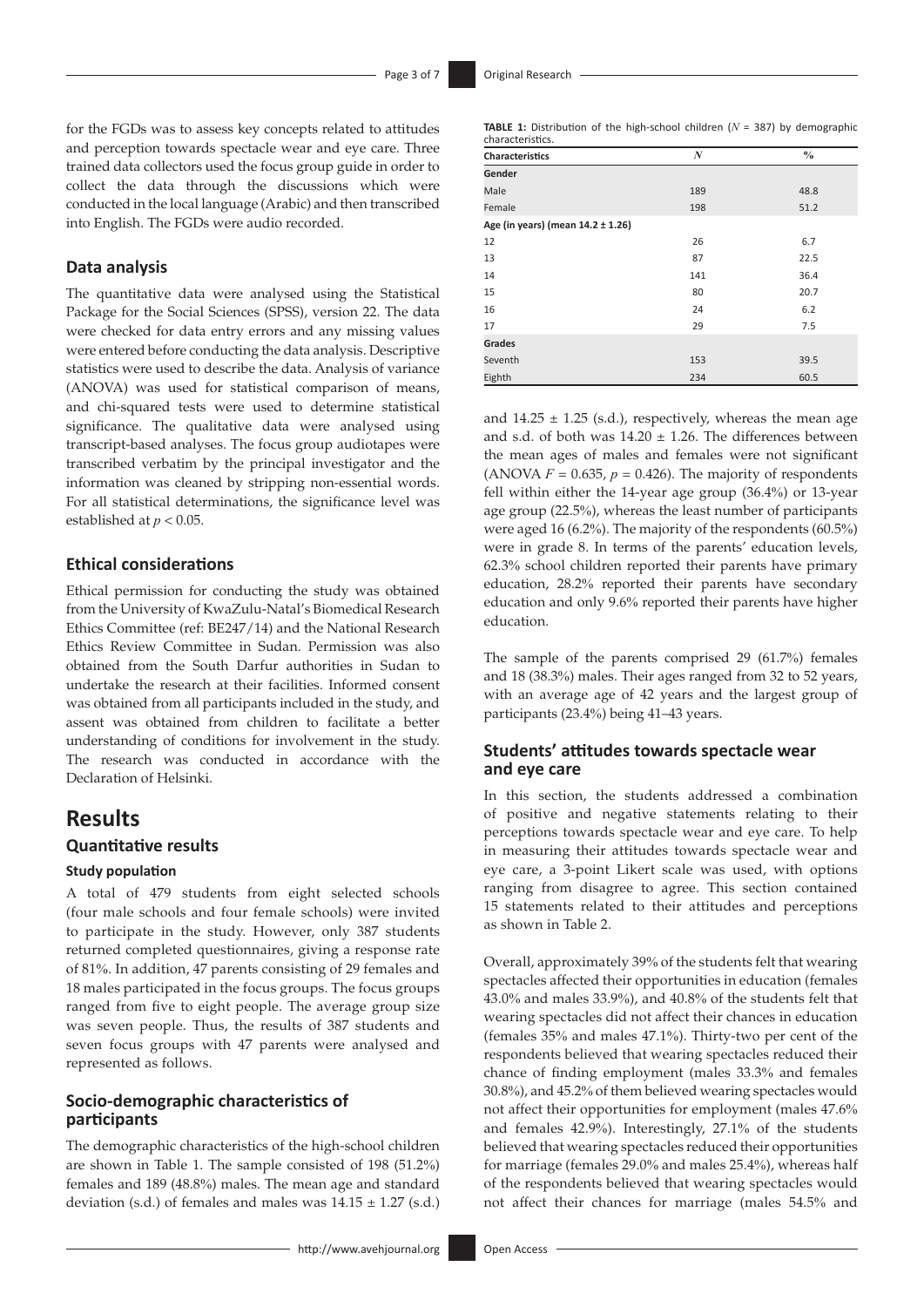**TABLE 2:** Attitudes and perceptions of the 387 students towards spectacle wear and eye care.

| <b>Statements</b>                                                                                         | <b>Disagree</b><br>% | <b>Unsure</b><br>$\%$ | Agree<br>$\frac{0}{0}$ | Male       |         | Female        |         | $\boldsymbol{P}$ |
|-----------------------------------------------------------------------------------------------------------|----------------------|-----------------------|------------------------|------------|---------|---------------|---------|------------------|
|                                                                                                           |                      |                       |                        | Disagree % | Agree % | Disagree $\%$ | Agree % |                  |
| I think wearing spectacles affects my opportunity for education.                                          | 40.8                 | 20.7                  | 39.0                   | 47.1       | 33.9    | 35.0          | 43.0    | 0.019            |
| I think wearing spectacles affects my opportunity for employment.                                         | 45.2                 | 22.7                  | 32.0                   | 47.6       | 33.3    | 42.9          | 30.8    | 0.237            |
| I think wearing spectacles may affect my opportunity for marriage.                                        | 50.4                 | 22.5                  | 27.1                   | 54.5       | 25.4    | 46.5          | 29.0    | 0.240            |
| I believe wearing spectacles changes the way people perceive me as<br>attractive.                         | 47.8                 | 16.0                  | 36.2                   | 48.7       | 37.0    | 47.0          | 35.4    | 0.962            |
| I believe wearing spectacles reduces the power of the eyes.                                               | 50.6                 | 22.0                  | 27.4                   | 55.0       | 27.5    | 46.5          | 27.3    | 0.506            |
| I believe people perceive wearing spectacles as a sign of wealth.                                         | 54.8                 | 17.8                  | 27.4                   | 55.6       | 27.5    | 54.0          | 27.3    | 0.937            |
| In my opinion, wearing spectacles is a cosmetic blemish.                                                  | 48.3                 | 19.9                  | 32.0                   | 52.4       | 27.5    | 44.4          | 36.0    | 0.066            |
| In my opinion, wearing spectacles is an embarrassment.                                                    | 51.4                 | 17.6                  | 31.0                   | 55.0       | 31.2    | 48.0          | 30.8    | 0.592            |
| In my opinion, wearing spectacles is a sign of intelligence.                                              | 45.5                 | 21.7                  | 33.0                   | 52.4       | 31.0    | 38.9          | 35.0    | 0.069            |
| I think using spectacles can lead to reduced respectability.                                              | 52.7                 | 22.2                  | 25.1                   | 54.0       | 26.5    | 51.5          | 23.7    | 0.802            |
| In my opinion, wearing spectacles reduces personal activities such<br>as sport.                           | 43.4                 | 19.4                  | 37.2                   | 38.1       | 44.0    | 48.5          | 31.0    | 0.009            |
| I think the best way to prevent myself from vision loss is wearing glasses.                               | 27.6                 | 17.3                  | 55.0                   | 27.5       | 54.5    | 27.8          | 55.6    | 0.967            |
| In my opinion, wearing spectacles for a long time would damage the eyes<br>and lead to early blindness.   | 40.8                 | 22.7                  | 36.4                   | 42.3       | 38.1    | 39.4          | 34.8    | 0.941            |
| In my opinion, spectacles may be used to relieve discomfort such as<br>headache, photophobia and tearing. | 31.5                 | 29.5                  | 39.0                   | 39.7       | 38.6    | 23.7          | 39.4    | 0.000            |
| I believe that using spectacles is only for old people.                                                   | 63.3                 | 14.2                  | 22.5                   | 66.7       | 21.2    | 60.1          | 23.7    | 0.363            |
| Note: These statements are translated from Arabic.                                                        |                      |                       |                        |            |         |               |         |                  |

females 46.5%). About 36.2% of the respondents in this study believed that wearing spectacles made them more attractive (males 37.0% and females 35.4%), whereas 47.8% of them felt that wearing spectacles made them less attractive (males 48.7% and females 47%).

On the question regarding wearing spectacles for treatment of refractive error, 27.4% of the respondents believed that wearing spectacles would reduce the power of the eyes (make the eyes weaker), but 50.6% of respondents believed that wearing spectacles would not make their eyes weaker. In addition, 27.4% of the students believed that wearing spectacles changed their appearance, making them appear richer, whereas 54% of the participants believed that wearing spectacles does not make them appear richer. Thirty-two per cent of the participants felt that wearing glasses was a cosmetic blemish (36.0% females and 27.5% males) and 48.3% of them believed that wearing spectacles was not a cosmetic blemish (52.4% males and 44.4% females). Thirty-one per cent of the students felt that wearing spectacles was embarrassing, whereas just over half of them (51.4%) felt that wearing spectacles was not embarrassing. However, 33.0% of the respondents believed that wearing spectacles was a sign of intelligence – the population of females who believed this (35%) was slightly more than males  $(31.0\%)$  – whereas  $45.5\%$ of respondents did not believe that wearing spectacles was a sign of intelligence (males 52.4% and females 38.9%).

Of the participants, 25% felt that wearing spectacles would lead to reduced respectability (26.5% males and 23.7% females) and 52.7% of them thought that wearing spectacles would not affect their respectability (males 54.0% and females 51.5%). Thirty-seven per cent of the respondents agreed that wearing spectacles affected their sporting activities (males 44.0% and females 31.0%), and 43.4% of them disagreed that wearing spectacles reduced their sporting activities (48.5% females and 38.1% males). Fifty-five per cent of the respondents agreed that using spectacles would prevent vision loss, and just over a quarter (28.0%) disagreed that using spectacles would prevent vision loss.

About 36.4% of the respondents believed that using spectacles for a long time would damage their eyes and lead to early blindness (38.1% males and 34.8% females). Fortyone per cent of respondents disagreed that wearing spectacles would damage their eyes and lead to early blindness (42.3% males and 39.4% females). Thirty-nine per cent of the respondents disagreed that spectacles would relieve discomfort such as headache, photophobia and tearing, and 31.5% of them agreed that spectacles would relieve such discomfort. A total of 22.5% of the participants believed that the use of spectacles was only for old people; the population of females who believed this (24%) was slightly more than males (21.2%). Sixty-three per cent of respondents disagreed that spectacles were only for old people (66.7% males and 60.1% females).

#### **Qualitative results**

#### **Parents' attitudes towards spectacle wear and eye care**

Parents were asked about the advantages and disadvantages of wearing spectacles (Table 3). Most of the parents (78.6%) stated that the advantage of wearing spectacles was the improvement of sight as they were prescribed by the doctor. On the other hand parents saw the disadvantage of wearing spectacles as that they reduce the power of the eyes and furthermore spectacle wear had psychological effects, especially among females. The parents expressed the following (direct translation from Arabic):

'If the spectacles were prescribed by the doctor you also face a lot of challenges such as psychological and moral judgment from your family and friends. I have a daughter with spectacles, which she wears inside the house. When she wears the eyeglasses and walks in the street, she comes back home and complains of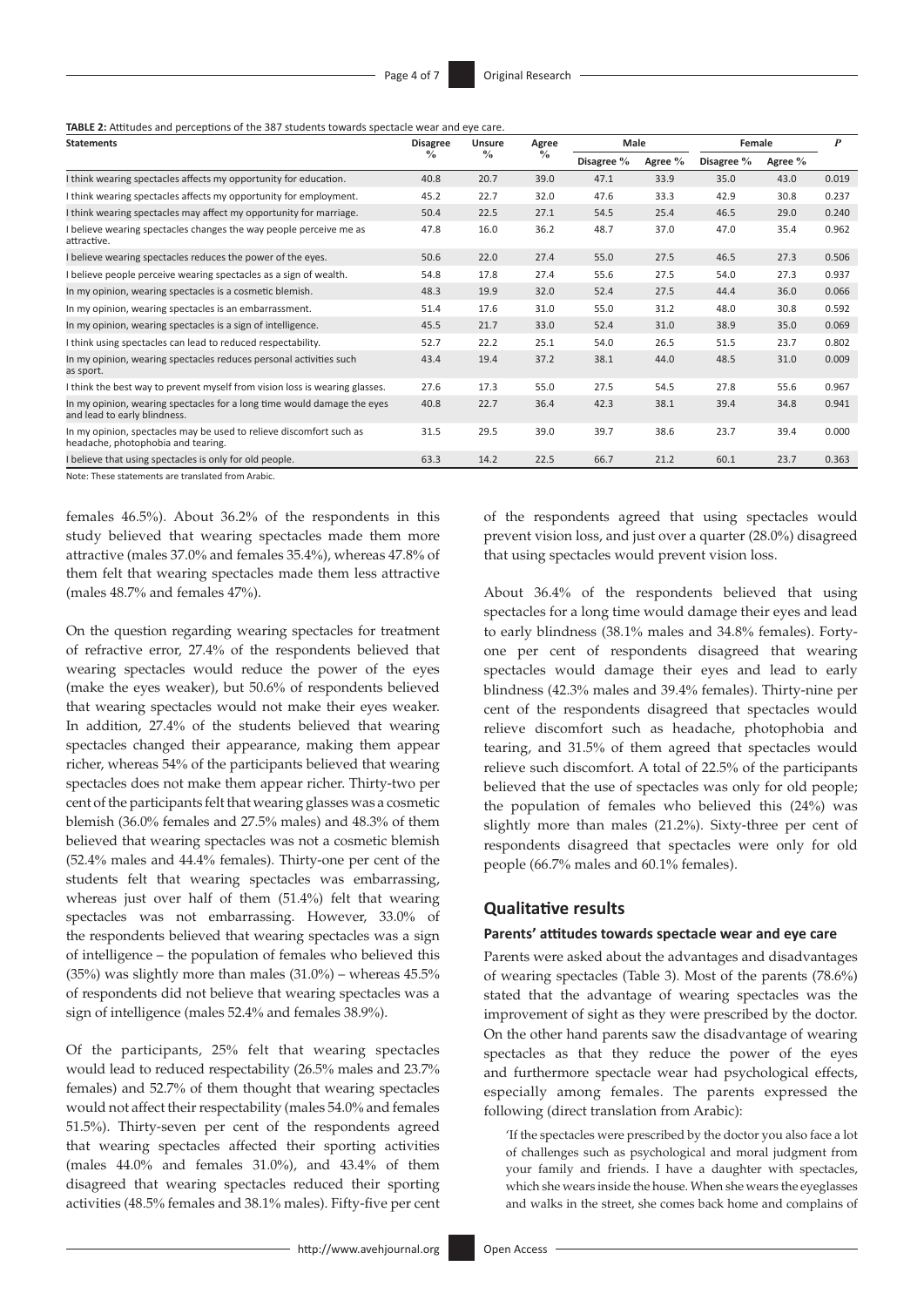**TABLE 3:** Parents' attitudes and perceptions towards spectacles wear and eye

| care.                                                                                   |                                                                                                                              |            |
|-----------------------------------------------------------------------------------------|------------------------------------------------------------------------------------------------------------------------------|------------|
| <b>Topics</b>                                                                           | Participants' responses                                                                                                      | Percentage |
| What are the pros and<br>cons of wearing<br>spectacles?                                 | 1. If the spectacles were prescribed by the<br>doctor, then its advantage would be to<br>improve the sight.                  | 78.6       |
|                                                                                         | 2. They will reduce the power of the eye.                                                                                    | 25.0       |
|                                                                                         | 3. The cons of wearing the spectacles are<br>they have moral and psychological effects,<br>especially among girls.           | 14.3       |
| Do you think there is<br>any harm caused to<br>your child by NOT<br>wearing spectacles? | 1. His or her vision becomes worse.                                                                                          | 100.0      |
| Do you think there is<br>any harm that may be<br>caused by wearing<br>spectacles?       | 1. If prescribed by a doctor, they will not lead<br>to any harm.                                                             | 57.1       |
|                                                                                         | 2. Wearing spectacles has social and<br>psychological effects on the child.                                                  | 10.7       |
| How would you feel if<br>your child had to wear<br>spectacles?                          | 1. I feel that my child has lost an important<br>thing (asset) and the community sees him<br>or her as a handicapped person. | 18.0       |
|                                                                                         | 2. I feel my child will become blind in future.                                                                              | 10.7       |
|                                                                                         | 3. I feel my child is visually handicapped.                                                                                  | 10.7       |
|                                                                                         | 4. I feel my child has a dark future.                                                                                        | 10.7       |

Note: These statements are translated from Arabic.

harassment as a result of using the spectacles.' (Focus group 6, participant 3, 43-year-old mother of schoolchild)

'Wearing spectacles have pros and cons. If someone has poor eyesight, spectacles improve the sight, and if the eyes are normal, this may lead to deterioration of the vision. I know a person with spectacles that were prescribed by the doctor and these spectacles reduced his vision and he became blind.' (Focus group 1, participant 5, 45-year-old father of schoolchild)

Overwhelmingly though, the parents agreed that if their children were not wearing the prescribed spectacles their vision would get worse. About 57.1% of the parents reported that the spectacles, which were prescribed by the eye doctor, would not lead to any harm. However, almost 11% of the participants expressed that wearing spectacles has social and psychological effects on the children even if prescribed by the eye doctor. One parent expressed the following:

'Personally if there is another method of treatment I would choose it. However, I chose the spectacles for my child because there were no alternative methods for the treatment of poor eyesight.' (Focus group 1, participant 2, 37-year-old father of schoolchild)

Parents were asked about their feelings when their children were advised to wear spectacles to improve their vision. Many parents felt that their children had lost an important thing (asset) and that communities see them as a handicapped person. They felt their children would become blind in future and they felt concerned that their children could become visually handicapped and have a dark future. One parent commented the following:

'If the child is wearing eyeglasses the community looks at him/ her like they are a handicapped person. Especially, the girl's family is afraid of the possibility of getting married in the future because wearing spectacles is evidence that she is visually handicapped. Some families prevent their girls from wearing eyeglasses at social events such as at weddings etc. ...' (Focus group 7, participant 2, 51-year-old mother of schoolchild)

# **Discussion**

## **Quantitative study questions**

In this study, a significant percentage of respondents believed that wearing spectacles would affect their opportunities for education and employment. The population of males who felt that wearing spectacles was acceptable (47.1%) was larger than females (35.0%), which was statistically significant ( $p =$ 0.019); this is in agreement with a previous study by Savur<sup>16</sup> which indicated that 35% of females were teased for wearing spectacles. In this study, 27.1% of the students believed that using spectacles would affect their opportunity for marriage. Of these, 29% were females and 25.4% were males. These findings are similar to a study, which was conducted in India, where 31% of females stated that they were ready to hide their spectacles to avoid rejection before marriage.<sup>16,17</sup> Moreover, another study, which was carried out among rural Indian students, revealed that 60% of respondents believed that one should not marry a spectacle-user.<sup>8</sup>

Almost 28% of respondents in this study believed that wearing spectacles would lead to weaker eyes. This result is similar to that found by Savur,<sup>16</sup> where 30% of the participants believed that the continuous use of glasses would progressively increase their refractive errors. A significant percentage of the respondents believed that wearing spectacles was embarrassing and could lead to reduced respectability. Furthermore, the students believed that wearing spectacles was a cosmetic blemish, which was particularly expressed by the female respondents (36%). These results are comparable to those found by Dhoble et al.<sup>8</sup> who reported that one-third (32.0%) of respondents felt that spectacles were cosmetically unacceptable and embarrassing in public – most of them were females. In our study, 37.2% of the students refused to wear spectacles because they affected their activities like sport. The percentage of males (44.0%) was more than females (31.0%), the difference being statiscally significant ( $p = 0.009$ ). This may be because males are more likely to participate in sport (football) than females as well as cultural beliefs that may prevent women from participating in sport in these communities. This is in agreement with a study conducted in Pakistan in 200718 where parents felt that spectacle wear hindered children's participation in sport and other extra-curricular activities.

In this study, 36.4% of the children believed that wearing spectacles for a long time would damage their eyes and could lead to early blindness, which is in agreement with the results of a study in Nigeria where 23.8% of respondents stated that spectacles would damage their eyes.<sup>17</sup> An even greater number was found in another study which was conducted in Pakistan by Yasmin and Minto,<sup>18</sup> where 69% of respondents believed that using spectacles would cause their vision to deteriorate. However, the perception of most of the students was positive about the use of spectacles to correct their vision and 55.0% of students in our study believed that the best way to protect the eyes from vision loss was by wearing spectacles. This is similar to a study conducted in Saudi Arabia, where 65% of the participants knew the importance of wearing spectacles.19 A significant percentage of students (22.5%)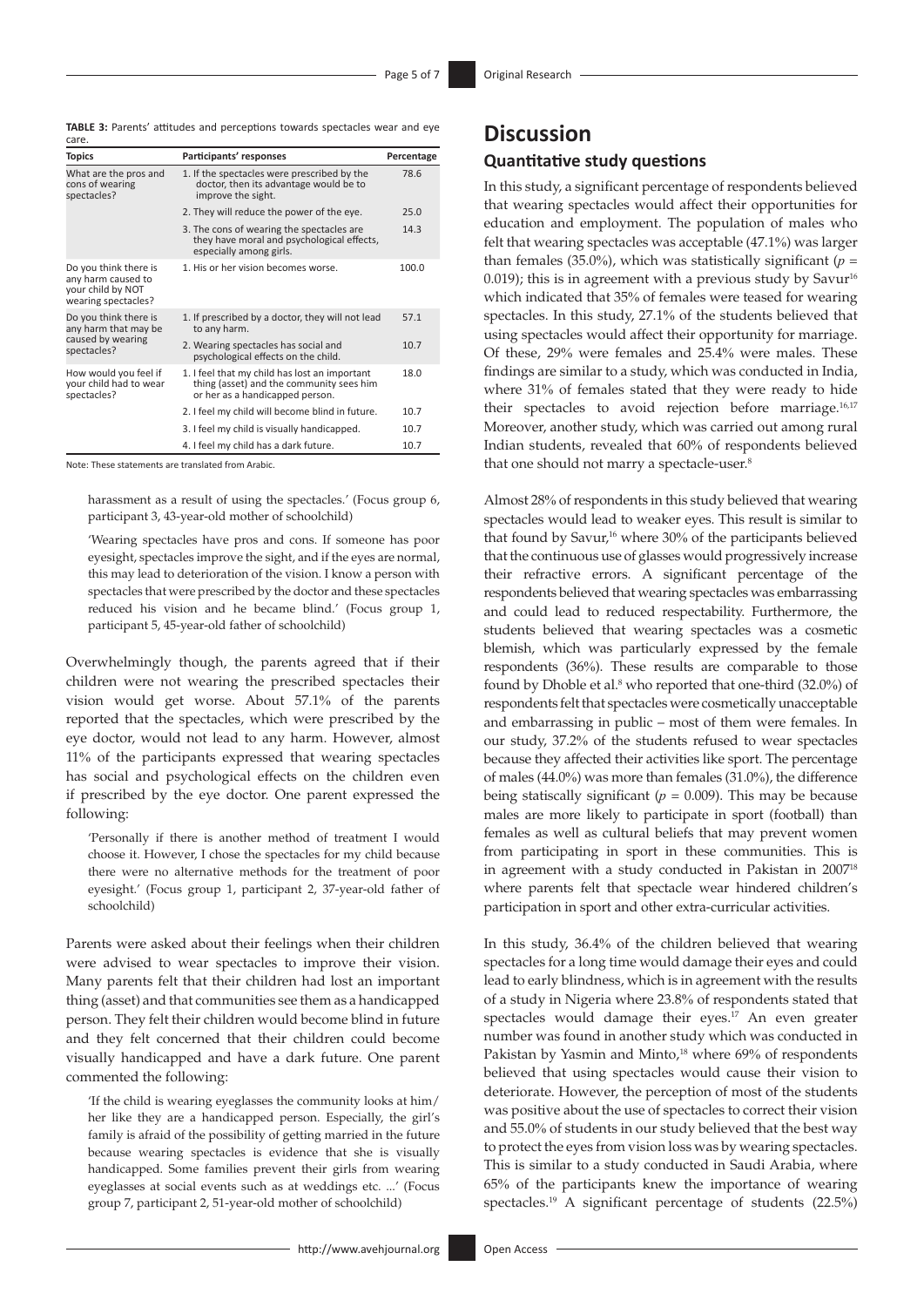believed that glasses were a method to enhance vision only for old people. This is also in line with the work of Ebeigbe et al.10 who reported in Nigeria that 60% of respondents believed that glasses were meant for old people.

#### **Qualitative study questions**

In our study, most of the parents (78.6%) indicated that the advantage of using spectacles was improving vision and the perceived disadvantage was that they make the eyes 'weaker' and they would have social and psychological impacts especially among females. In a study which was conducted in India by Senthilkumar et al.,<sup>20</sup> parents were aware that the wearing of spectacles improved distance and near vision. However, they avoided getting spectacles for refractive correction for a female because of cosmetic reasons. In this study, some parents expressed the view that they chose spectacles for the treatment of refractive error for their children because there were no alternative methods for correcting refractive error.

In a survey by Kodjebacheva et al. in southern California,<sup>21</sup> participants experienced disappointment, unhappiness, worry and concern when they realised that they needed spectacles at a young age. Such reservations were also expressed by more than half of the parents in this study, who reported that if their children were advised to wear spectacles they felt that their children had lost an important thing and that the community would look at them as a handicapped person who could become blind in future.

The poor acceptance and the negative perception towards spectacles as the first-line method for treatment of poor eyesight by the communities in Sudan are of concern in addition to the established barriers for correcting childhood refractive error. There is a lack of health facilities as well as a lack of interventions by health care practitioners to influence the communities about using spectacles, to eliminate the social stigma towards spectacles wear, as well as a lack of health education programmes about the benefits of spectacles wear and the consequences of uncorrected refractive error.

## **Conclusion**

The fear and stigma relating to the use of spectacles for eye care are widely experienced among students and their parents in Sudan, and particularly among females. It is suggested that during routine eye examinations, particularly in communities in developing countries, the practitioner should explain the advantage of wearing spectacles and emphasise the importance of glasses for the treatment of refractive error. This could lead to the elimination of the stigma and fear related to spectacle wear. In addition, education programmes through the mass media and schools, together with public presentations by eye care providers and psychologists, should be increased to address the misconceptions about spectacles. This study recommends the following:

During eye examinations, optometrists or ophthalmologists should explain the advantages of wearing spectacles and emphasise the importance of spectacles for the treatment of refractive error.

- Education programmes through the mass media and schools, with public presentations by eye care providers and psychologists, are needed to address misconceptions about spectacle corrections.
- Celebrities and respected community individuals should be enlisted to wear spectacles and talk about the fashionable and trendsetting aspects of eyewear.
- Parents should be educated and counselled about the benefits of wearing spectacles and the possible consequences of not wearing spectacles regularly, such as the development of amblyopia and squint.

## **Acknowledgements**

The authors would like to thank the school health promotion managers, Dr Jamal and Dr Adam Mousa, in South Darfur. They would also like to thank the data collection team, Mr Khalid and Miss Rwaa, for their hard work, and all the students and parents who participated in the study. This study was funded by the African Vision Research Institute (AVRI), and the researchers are grateful for the support of the Brien Holden Vision Institute.

#### **Competing interests**

The authors declare that they have no financial or personal relationships that may have inappropriately influenced them in writing this article.

#### **Authors' contributions**

S.H.A. was the project leader who was responsible for the experimental and project design under the supervision of P.C.C-F. and K.S.N. S.H.A. conducted all clinical research. P.C.C-F. and K.S.N. made conceptual contributions and provided guidance for the research. S.H.A. was responsible for the writing of the article with input and edits from P.C.C-F. and K.S.N.

## **References**

- 1. Maritto SP. Global data on visual impairment 2010. WHO/NMH/PBD. Geneva: World Health Organization; 2012.
- 2. Johnstone P. Refractive error. London: Ninewells Hospital and Medical School; 2008.
- 3. Naidoo KS, Wallace DB, Holden BA, Minto H, Faal HB, Dube P. The challenge of uncorrected refractive error: Driving the agenda of the Durban declaration on refractive error and service development. Clin Exp Optom. 2010;193(3):131–136. <https://doi.org/10.1111/j.1444-0938.2010.00455.x>
- 4. Yu L, Li Z-K, Gao J-R, Liu J-R, Xu C-T. Epidemiology, genetics and treatments for myopia. Int J Ophthalmol. 2011;4(6):658–669. [https://doi.org/10.3980/j.](https://doi.org/10.3980/j.issn.2222-3959.2011.06.17)<br>[issn.2222-3959.2011.06.17](https://doi.org/10.3980/j.issn.2222-3959.2011.06.17)
- 5. Naidoo KS, Leasher J, Bourne RR, et al. Global vision impairment and blindness due to uncorrected refractive error, 1990–2010. Optom Vision Sci. 2016;93(3): 227–234.<https://doi.org/10.1097/OPX.0000000000000796>
- 6. Naidoo KS, Jaggernath J. Uncorrected refractive errors. Indian J Ophthalmol. 2012;60(5):432–437.<https://doi.org/10.4103/0301-4738.100543>
- 7. Holden BA, Fricke TR, Wilson DA, et al. Global prevalence of myopia and high myopia and temporal trends from 2000 through 2050. Ophthalmology. 2016;123(5):1036–1042. <https://doi.org/10.1016/j.ophtha.2016.01.006>
- 8. Dhoble P, Agarwal R, Patel C, Anand G, Sharma J, Sabde Y. Study to assess the psychosocial aspects of refractive errors and effectiveness of health education in<br>correcting stigmas related to spectacle use in high-school students of rural India.<br>Int J Med Sci Public Health. 2013;2(3):716–719. https:/ [ijmsph.2013.060520131](https://doi.org/10.5455/ijmsph.2013.060520131)